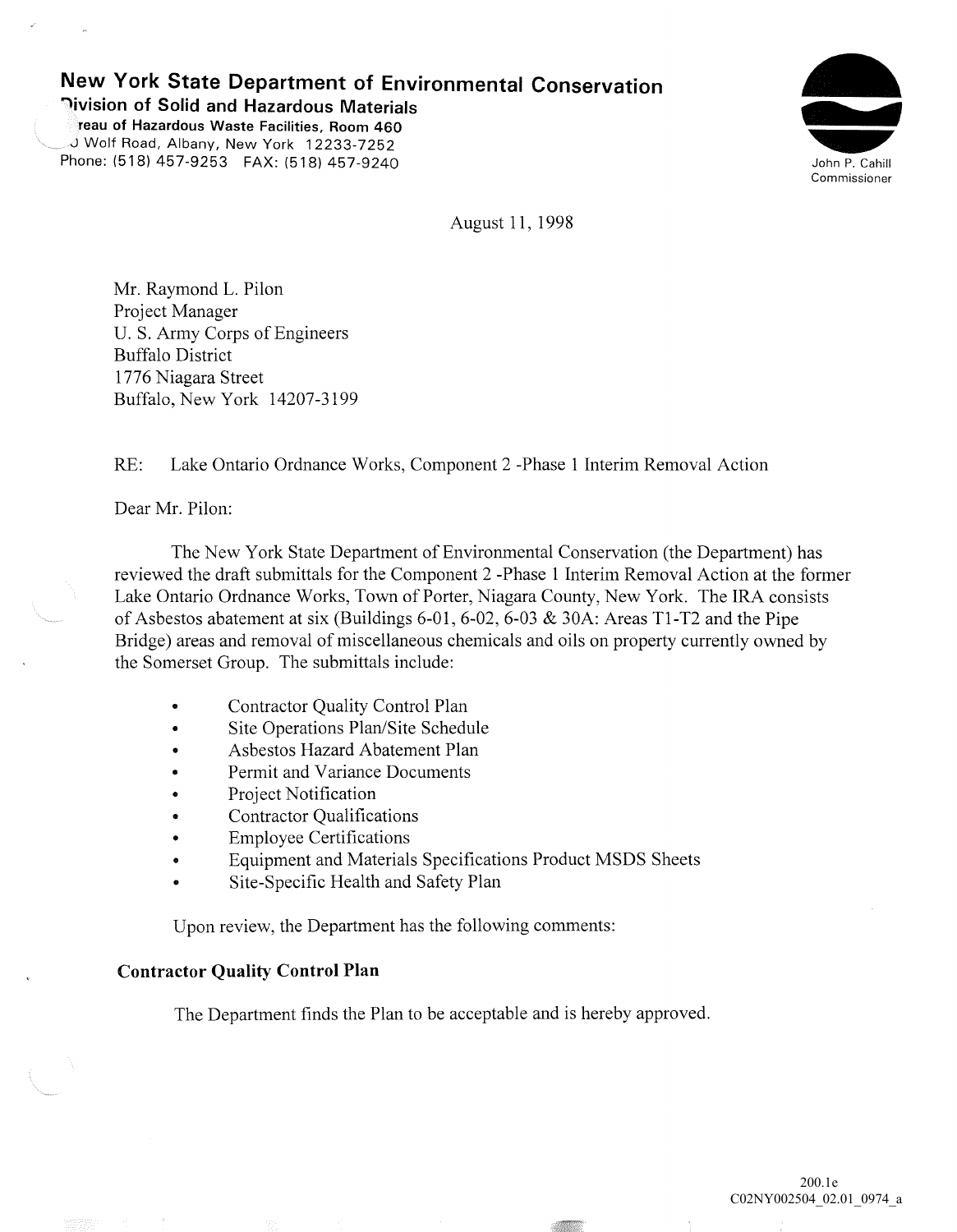Mr. Raymond L. Pilon Page 2

## **Site Operations Plan/Site Schedule**

General: The numbering of sections in the Plan is inconsistent and confusing. Is there something missing?

Page 1, Temporary Facilities Plan: The proposed location of the office trailer is within an area (Area D) which is scheduled to have soil excavation as part of Phase 2 of the removal action and should be relocated.

Page 1, Environmental Products and Services, Inc. Control Plan: The first paragraph of this section states: "No permits will be required by the town for this work.". Page 1 of the Final Permit Application Report states: "A demolition permit will be required from the town of Porter for the removal activities. Please resolve.

Where are the specifications and design for the staging area, lay down areas and decontamination areas?

Where is the Erosion and Sedimentation Control Plan? See Section 01561, Part 6 of the Final Contract Specifications for details.

Page 2, Soil Backfill Grading Plan: It is not clear from the plan whether the temporary contaminated soil staging area, discussed in this Section is different from the Clean fill staging area discussed in the Environmental Products & Services Control Plan. Please clarifY.

Also this section does not include sufficient information listed in section 02210 of the Final Contract Specifications to be acceptable.

Page 2, Off-site/On-site Hazardous Waste Management: All wastes streams must be characterized in order to make a hazardous waste determination prior to shipment and disposal.

Will the various chemicals (Acids, Bases & Organics) located in Building 30A be compatible for the proposed consolidation?

Please identify the testing and proposed disposal site for the three (3) unknown drums in building 601.

Attached Figure (Figure 1?): What does this figure signify? Also, the location of the Pipe Bridge is incorrect. The correct location is in the southwestern portion of the Somerset Group property, spanning the Central Drainage Ditch.

Project Schedule: The removal of miscellaneous oils and chemicals is not included on the schedule. Please amend.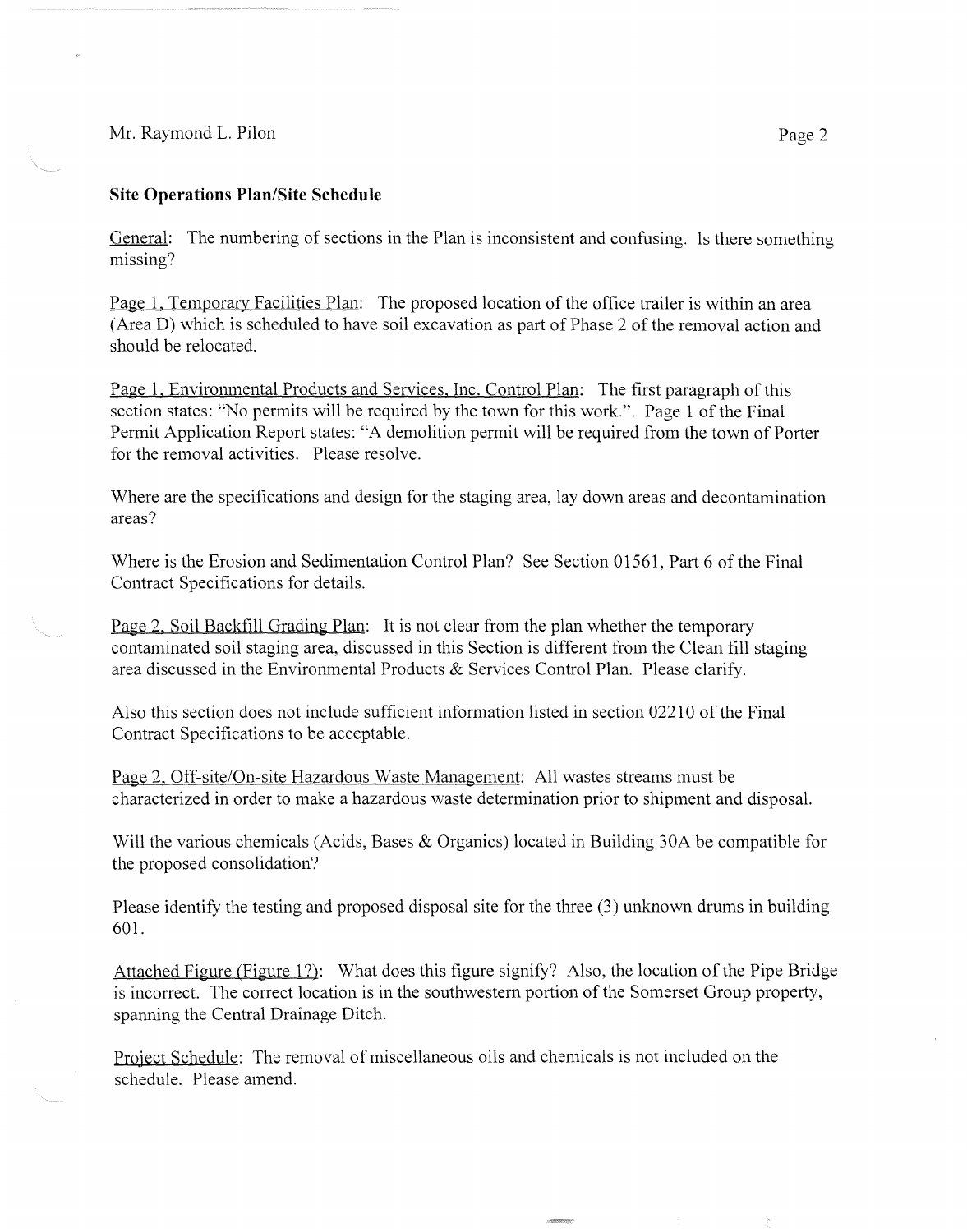### Mr. Raymond L. Pilon Page 3

#### **Asbestos Hazard Abatement Plan**

General: Please note that, consistent with Section 02080-1.11.1 of the Final Contract Specifications, this plan must be accepted in writing prior to the start of any asbestos abatement work.

Where is the "Negative Exposure Assessment"to be submitted per the requirements of 29  $CFR1926.110(f)(2)(iii)$ ? This document must be approved prior to start of work.

Building 6.01, Task 2; Pipe Bridge ,Task 1: What is the status of the variance request sent to the Department of Labor? Are there contingencies in place if the variances are not approved?

Page 10 , Clearing and Grubbing: The Plan states that: "details (on the clearing and grubbing) will be provided when a subcontractor has been chosen". Please provide the details as soon as possible since this is the first task to be undertaken. Also note that the procedures must be in accordance with Section 02110 of the Final Contract Specifications.

#### **Permit and Variance Documents**

No Comments

### **Project Notification**

No Comments

### **Contractor Qualifications**

No Comments

### **Employee Certifications, Laboratory Certifications**

No laboratory certifications are included in this Section. The laboratory certifications need to be consistent with the requirements of Section 02080-1.11.3.B of the Final Contract Specifications. Please provide.

### **Equipment and Materials Specifications Product MSDS Sheets**

No Comments

### **Site-Specific Health and Safety Plan**

No Comments